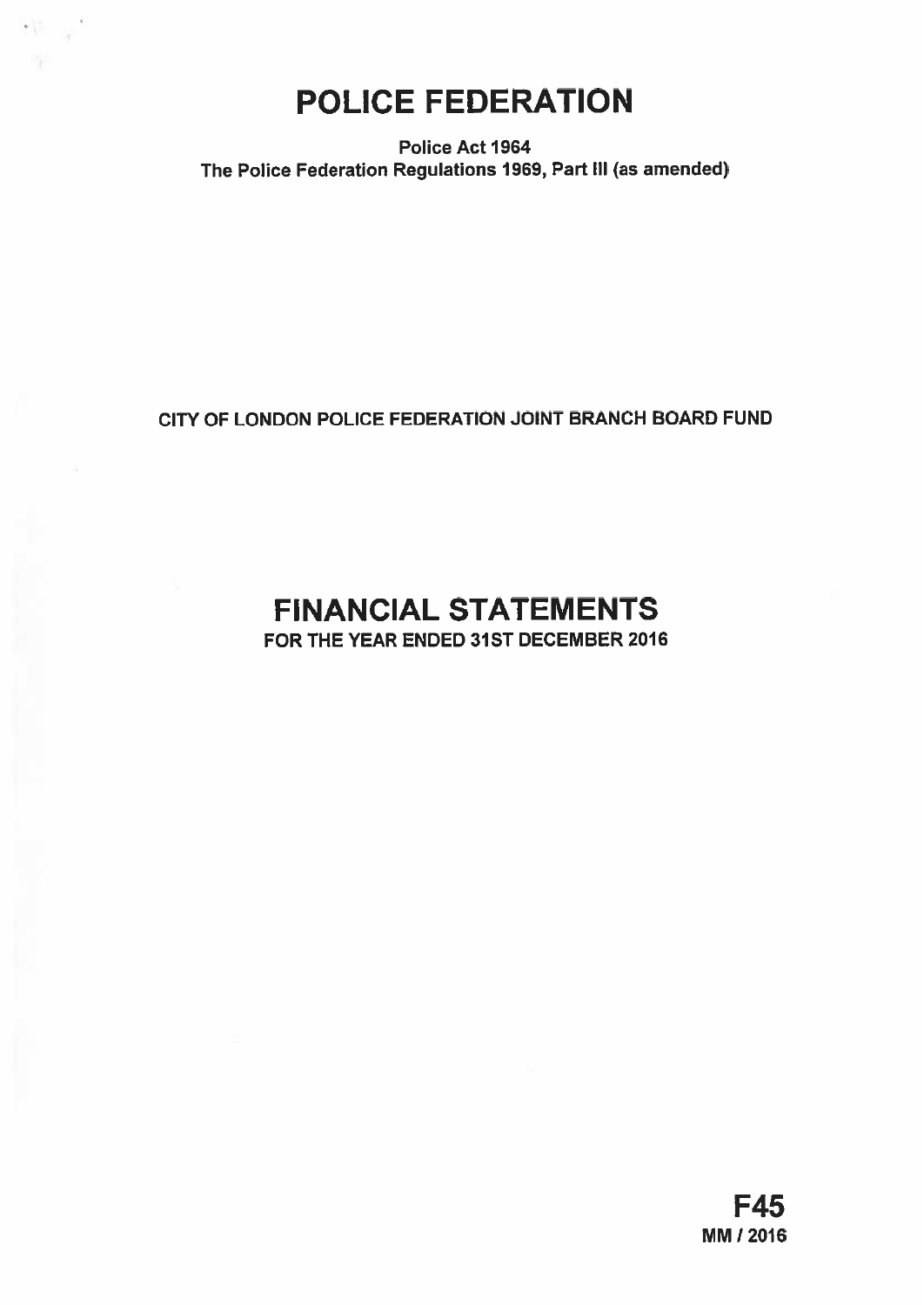# CITY OF LONDON POLICE FEDERATION JOINT BRANCH BOARD FUND

 $\sim$ 

## YEAR ENDED 31ST DECEMBER 2016

| <b>Graham Gilbert</b><br><b>SECRETARY</b><br>Police Federation Office,<br><b>Wood Street Police Station,</b><br>37 Wood Street,<br>London,<br>EC2P 2NQ<br><b>Julian Brown</b><br><b>TREASURER</b><br><b>Bishopsgate Police Station.</b><br>182 Bishopsgate<br>London,<br>EC2M 4NP<br><b>AUDITORS</b><br>George Hay & Company,<br><b>Chartered Accountants.</b><br><b>Statutory Auditors,</b><br>83 Cambridge Street,<br>Pimlico.<br>London, SW1V 4PS<br>Kevin Soane<br><b>TRUSTEES</b><br><b>Bishopsgate Police Station,</b><br>182 Bishopsgate<br>London<br>EC2M 4NP<br><b>John Brown</b><br><b>Bishopsgate Police Station</b><br>182 Bishopsgate<br>London<br>EC2M 4NP<br>Delia Heath<br><b>Bishopsgate Police Station,</b><br>182 Bishopsgate<br>London<br><b>EC2M 4NP</b> | <b>CHAIRMAN</b> | <b>Mike Reed</b><br><b>Police Federation Office.</b><br>Wood Street Police Station,<br>37 Wood Street.<br>London.<br>EC2P 2NQ |
|-------------------------------------------------------------------------------------------------------------------------------------------------------------------------------------------------------------------------------------------------------------------------------------------------------------------------------------------------------------------------------------------------------------------------------------------------------------------------------------------------------------------------------------------------------------------------------------------------------------------------------------------------------------------------------------------------------------------------------------------------------------------------------|-----------------|-------------------------------------------------------------------------------------------------------------------------------|
|                                                                                                                                                                                                                                                                                                                                                                                                                                                                                                                                                                                                                                                                                                                                                                               |                 |                                                                                                                               |
|                                                                                                                                                                                                                                                                                                                                                                                                                                                                                                                                                                                                                                                                                                                                                                               |                 |                                                                                                                               |
|                                                                                                                                                                                                                                                                                                                                                                                                                                                                                                                                                                                                                                                                                                                                                                               |                 |                                                                                                                               |
|                                                                                                                                                                                                                                                                                                                                                                                                                                                                                                                                                                                                                                                                                                                                                                               |                 |                                                                                                                               |
|                                                                                                                                                                                                                                                                                                                                                                                                                                                                                                                                                                                                                                                                                                                                                                               |                 |                                                                                                                               |
|                                                                                                                                                                                                                                                                                                                                                                                                                                                                                                                                                                                                                                                                                                                                                                               |                 |                                                                                                                               |

SHOW NAMES AND ADDRESSES OF ABOVE OFFICIALS AND QUALIFICATIONS OF AUDITORS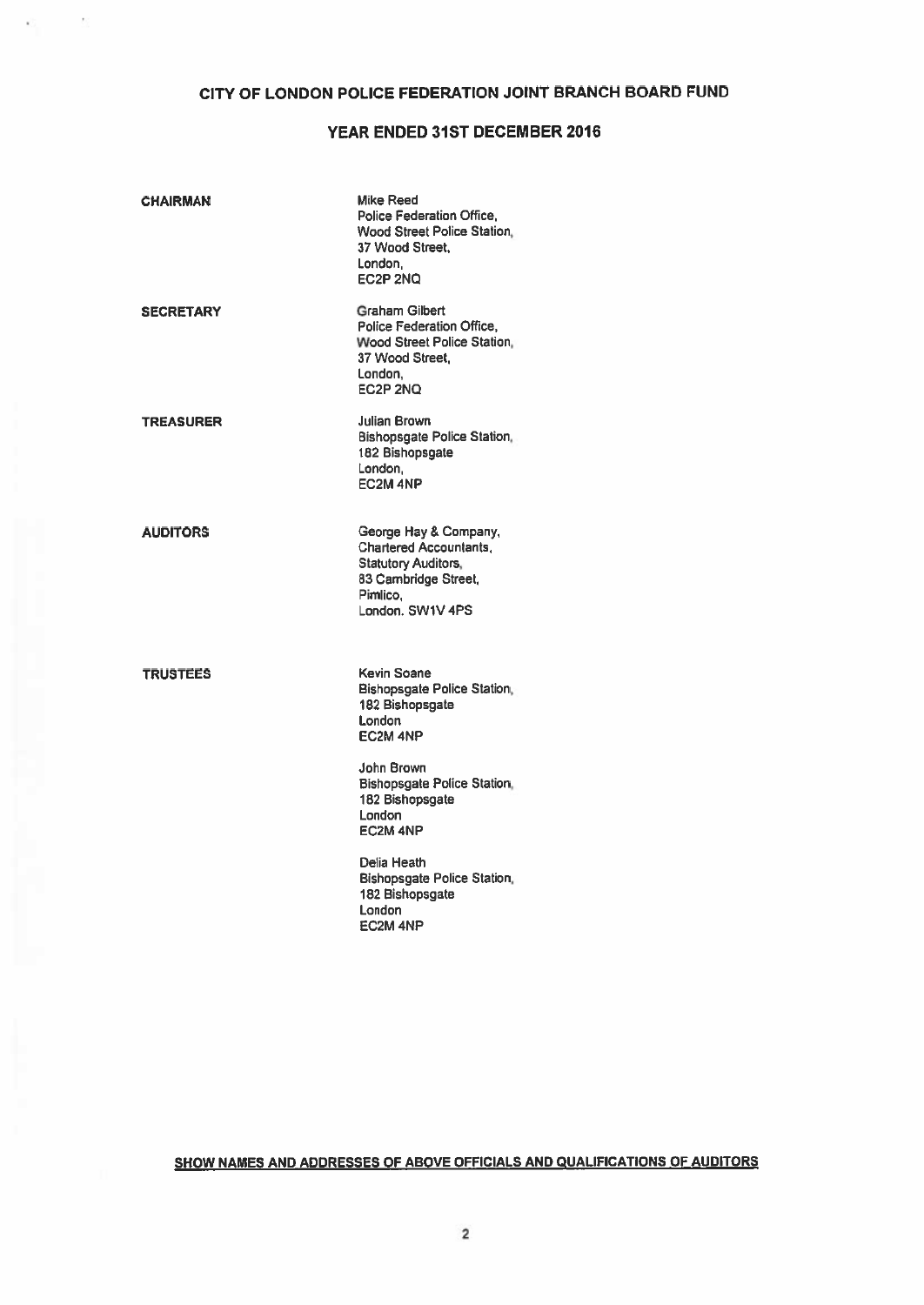## INDEPENDENT AUDITORS REPORT TO THE MEMBERS OF CITY OF LONDON POLICE FEDERATION JOINT BRANCH BOARD FUND

We have audited the Financial Statements of the City of London Police Federation Joint Branch Board Fund for the year ended 31st December2016, which comprise the Statement of Income and Retained Earnings, Statement of Financial Position, and Notes to the Financial Statements. The Financial Statements have been prepared under the requirements of the Police Federation Regulations and Fund Rules and adopting the measurement principles of FRS 102, 'The Financial Reporting Standard applicable in the UK and Republic of Ireland',

This repor<sup>t</sup> is made solely to the Fund's members, as <sup>a</sup> body. Our audit work has been undertaken so that we might state to the Fund's members those matters we are required to state to them in an auditor's report and for no other purpose. To the fullest extent permitted by law, we do not accep<sup>t</sup> or assume responsibility to anyone other than the Fund and the Fund's members as <sup>a</sup> body, for our audit work, for this report, or for the opinions we have formed.

### Respective Responsibilities of the Management Committee and Auditors

As explained more fully in the Statement of Management Committee's Responsibilities set out in the notes to the Financial Statements the managemen<sup>t</sup> committee are responsible for the preparation of the Financial Statements and for being satisfied that they fairly reflect the state of the Fund's affairs as at 31st December 2016 and of its results for the year then ended.

Our responsibility is to audit and express an opinion on the Financial Statements in accordance with applicable law and International Standards on Auditing (UK and Ireland). Those standards require us to comply with the Auditing Practices Board's Ethical Standards for Auditors.

#### Scope of the audit of the Financial Statements

An audit involves obtaining evidence about the amounts and disclosures in the Financial Statements sufficient to <sup>g</sup>ive reasonable assurance that the Financial Statements are free from material misstatement, whether caused by fraud or error. This includes an assessment of: whether the accounting policies are appropriate to the Fund's circumstances and have been consistently applied and adequately disclosed; the reasonableness of significant accounting estimates made by the managemen<sup>t</sup> committee; and the overall presentation of the Financial Statements.

## Opinion on Financial Statements

In our opinion the Financial Statements:

- fairly reflect the state of the Fund's affairs as at 31st December 2016 and of its results for the year then ended;
- have been properly prepared in accordance with the measurement principles of United Kingdom Generally Accepted Accounting Practice; and
- have been prepared in accordance with the Police Federation Regulations and Fund Rules.

## Other Matters

The Financial Statements for the year ended 31st December 2016 includes all funds raised for the purpose of the Joint Branch Board Fund in accordance with Regulation 2 Police Federation (Amendment) Regulations 2015.

signed: Carp My & Corg.

George Hay & Company, Chartered Accountants & Statutory Auditors 83 Cambridge Street, Pimlico, London, Dated: 7th February 2017 SW1V4PS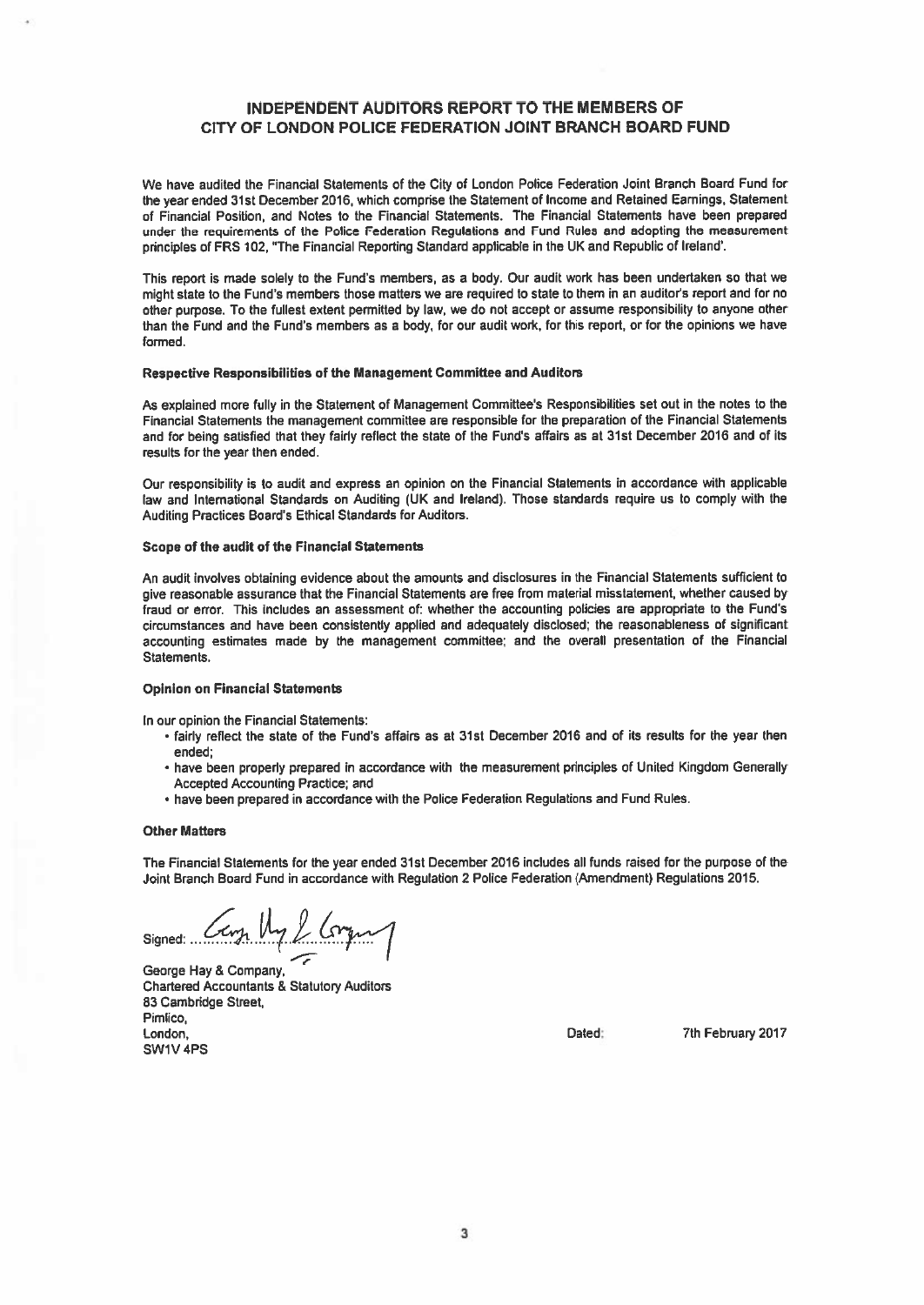# CITY OF LONDON POLICE FEDERATION JOINT BRANCH BOARD FUND

## STATEMENT OF INCOME AND RETAINED EARNINGS FOR THE YEAR ENDED 31ST DECEMBER 2016

|                                                                                                                                                | 2016<br>£ | 2015<br>£ |
|------------------------------------------------------------------------------------------------------------------------------------------------|-----------|-----------|
| <b>INCOME</b>                                                                                                                                  |           |           |
| <b>Weekly Subscriptions</b>                                                                                                                    |           |           |
| <b>Constables</b>                                                                                                                              | 115,450   | 121,757   |
| Sergeants                                                                                                                                      | 30,363    | 34,506    |
| Inspectors                                                                                                                                     | 18,645    | 20,069    |
|                                                                                                                                                | 164,458   | 176,332   |
| Less: Payable to Joint Central Committee 70%                                                                                                   |           |           |
| Constables                                                                                                                                     | 80,815    | 85,230    |
| Sergeants                                                                                                                                      | 21,254    | 24,154    |
| Inspectors                                                                                                                                     | 13,052    | 14,048    |
|                                                                                                                                                | 115,121   | 123,432   |
| <b>TOTAL INCOME</b>                                                                                                                            | 49,337    | 52,900    |
| Less: ADMINISTRATIVE EXPENSES (Note 1)                                                                                                         | 46,996    | 47,610    |
| <b>SURPLUS OF SUBSCRIPTION INCOME</b><br><b>OVER EXPENDITURE</b>                                                                               | 2,341     | 5,290     |
| Add: Other Income - (Note 1.1)<br>To include all income as specified in Regulation 2c in the<br>Police Federation (Amendments) Regulation 2015 | 148       | 276       |
| <b>SURPLUS FOR THE YEAR</b><br><b>BEFORE GAINS / (LOSSES)</b>                                                                                  | 2,489     | 5,566     |
| Gains / (Losses) - (Note 1.2)                                                                                                                  |           |           |
| Value Adjustments on Investments                                                                                                               |           |           |
| Value Adjustments on Investment Properties                                                                                                     |           |           |
| Deferred Tax on Value Adjustments                                                                                                              |           |           |
| <b>SURPLUS FOR THE YEAR</b>                                                                                                                    | 2,489     | 5,566     |
|                                                                                                                                                |           |           |
| RETAINED EARNINGS BROUGHT FORWARD                                                                                                              | 164,113   | 158,547   |
| <b>RETAINED EARNINGS CARRIED FORWARD</b>                                                                                                       | 166,602   | 164,113   |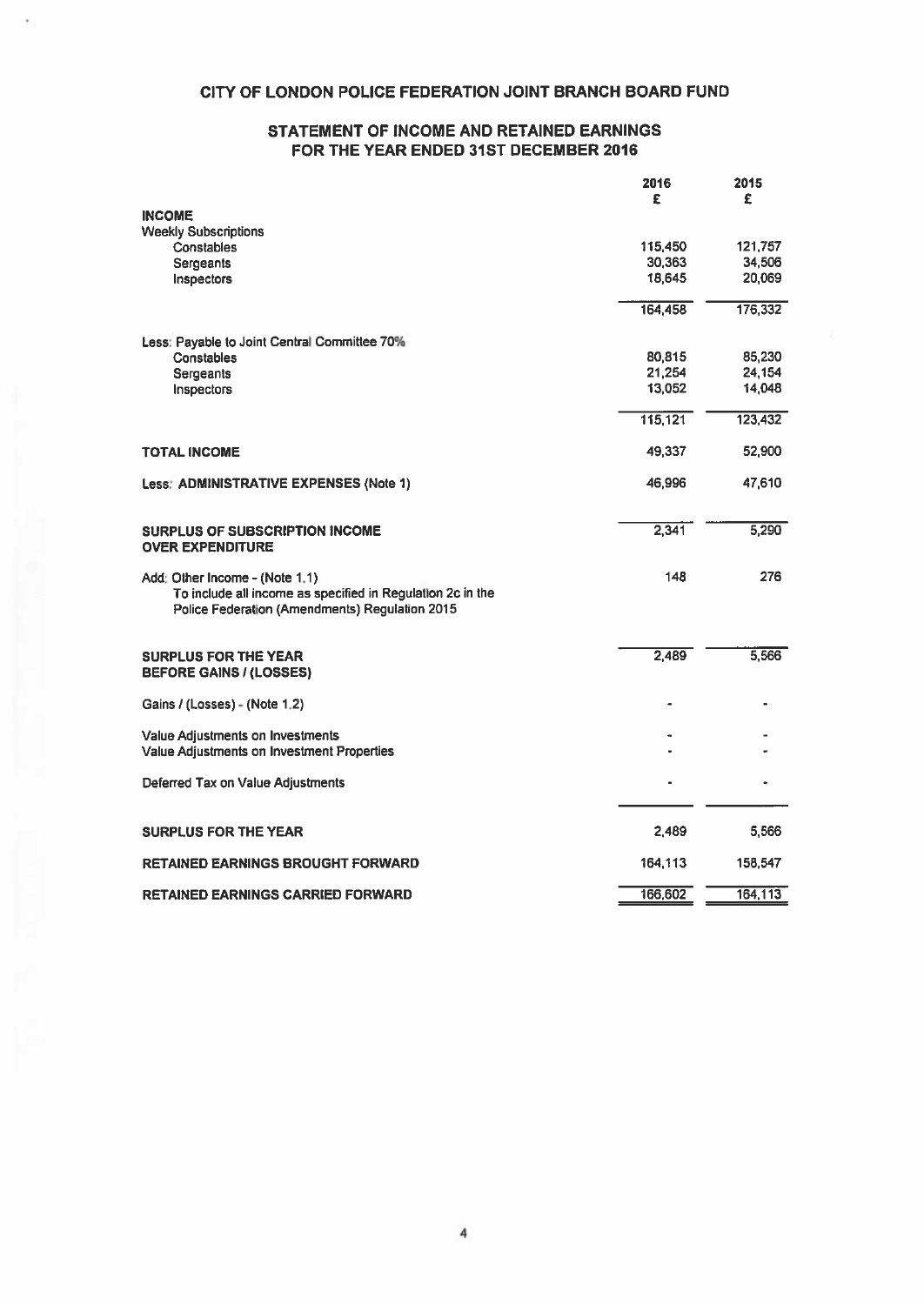## CITY OF LONDON POLICE FEDERATION JOINT BRANCH BOARD FUND

## STATEMENT OF FINANCIAL POSITION AS AT 31ST DECEMBER 2016

| CITY OF LONDON POLICE FEDERATION JOINT BRANCH BOARD FUND                                                                                                                         |                     |                                                                          |                                  |                                  |
|----------------------------------------------------------------------------------------------------------------------------------------------------------------------------------|---------------------|--------------------------------------------------------------------------|----------------------------------|----------------------------------|
| STATEMENT OF FINANCIAL POSITION AS AT 31ST DECEMBER 2016                                                                                                                         |                     |                                                                          |                                  |                                  |
|                                                                                                                                                                                  | 2016<br>Cost        | <b>Accumulated</b><br>Depreciation/<br><b>Revaluation/</b><br>Impairment | 2016<br><b>Net Book</b><br>Value | 2015<br><b>Net Book</b><br>Value |
| <b>TANGIBLE FIXED ASSETS</b><br><b>Furniture and Fittings</b>                                                                                                                    | τ<br>16,606         | £<br>16,258                                                              | £<br>348                         | £<br>409                         |
| <b>Computer Equipment</b><br>Others - (Specify)                                                                                                                                  | 16,606              | 16,258                                                                   | $\bullet$<br>348                 | 409                              |
| <b>INVESTMENTS</b>                                                                                                                                                               | 2016<br><b>Cost</b> | 2015<br>Cost                                                             | 2016<br><b>Market</b><br>Value   | 2015<br><b>Market</b><br>Value   |
|                                                                                                                                                                                  | £                   | $\overline{\epsilon}$                                                    | £                                | £                                |
| <b>Investments</b><br><b>Investment Properties</b>                                                                                                                               |                     |                                                                          |                                  |                                  |
| Others - (Specify)                                                                                                                                                               | $\bullet$           |                                                                          |                                  | ÷.                               |
| <b>CURRENT ASSETS</b><br>Contributions due from Joint Central Committee (Note 4)<br><b>Subscriptions Due</b><br>Cash at Bank and in Hand<br>Others - (Specify)<br><b>Debtors</b> |                     |                                                                          | 131,879<br>972                   | 152,065<br>659                   |
|                                                                                                                                                                                  |                     |                                                                          | 132,851                          | 152,724                          |
| <b>CURRENT LIABILITIES</b><br>Contributions due to Joint Central Committee (Note 4)<br><b>Corporation Tax</b><br>Deferred Tax                                                    |                     |                                                                          | (37, 585)<br>30<br>٠             | (17, 311)<br>55<br>$\bullet$     |
| <b>Sundry Accrued Expenses</b>                                                                                                                                                   |                     |                                                                          | 4,152                            | 6,276                            |
|                                                                                                                                                                                  |                     |                                                                          | (33, 403)                        | (10, 980)                        |
| <b>NET CURRENT ASSETS / (LIABILITIES)</b>                                                                                                                                        |                     |                                                                          | 166,254                          | 163,704                          |
| <b>TOTAL ASSETS LESS CURRENT LIABILITIES</b>                                                                                                                                     |                     |                                                                          | 166,602                          | 164,113                          |
| <b>CREDITORS: Amounts Falling Due After More Than One Year</b><br>(Specify)                                                                                                      |                     |                                                                          |                                  |                                  |
| <b>NET ASSETS</b>                                                                                                                                                                |                     |                                                                          | 166,602                          | 164,113                          |
| <b>REPRESENTED BY</b><br><b>Retained Earnings</b><br>Other Reserves - (Specify)                                                                                                  |                     |                                                                          | 166,602                          | 164,113                          |
|                                                                                                                                                                                  |                     |                                                                          | 166,602                          | 164,113                          |

We certify that we have fully complied with the Regulation 2 Police Federation (Amendment) Regulations 2015 and disclosed in the F45 all funds of which we are a bene<del>ficiary. </del>We understand that failure to comply with this Regulation could be deemed <sup>a</sup> criminal an

These financial statements have been prepared using the measurement principles and provisions of FRS 102 س سد

Date financial statements approved: 7th February 2017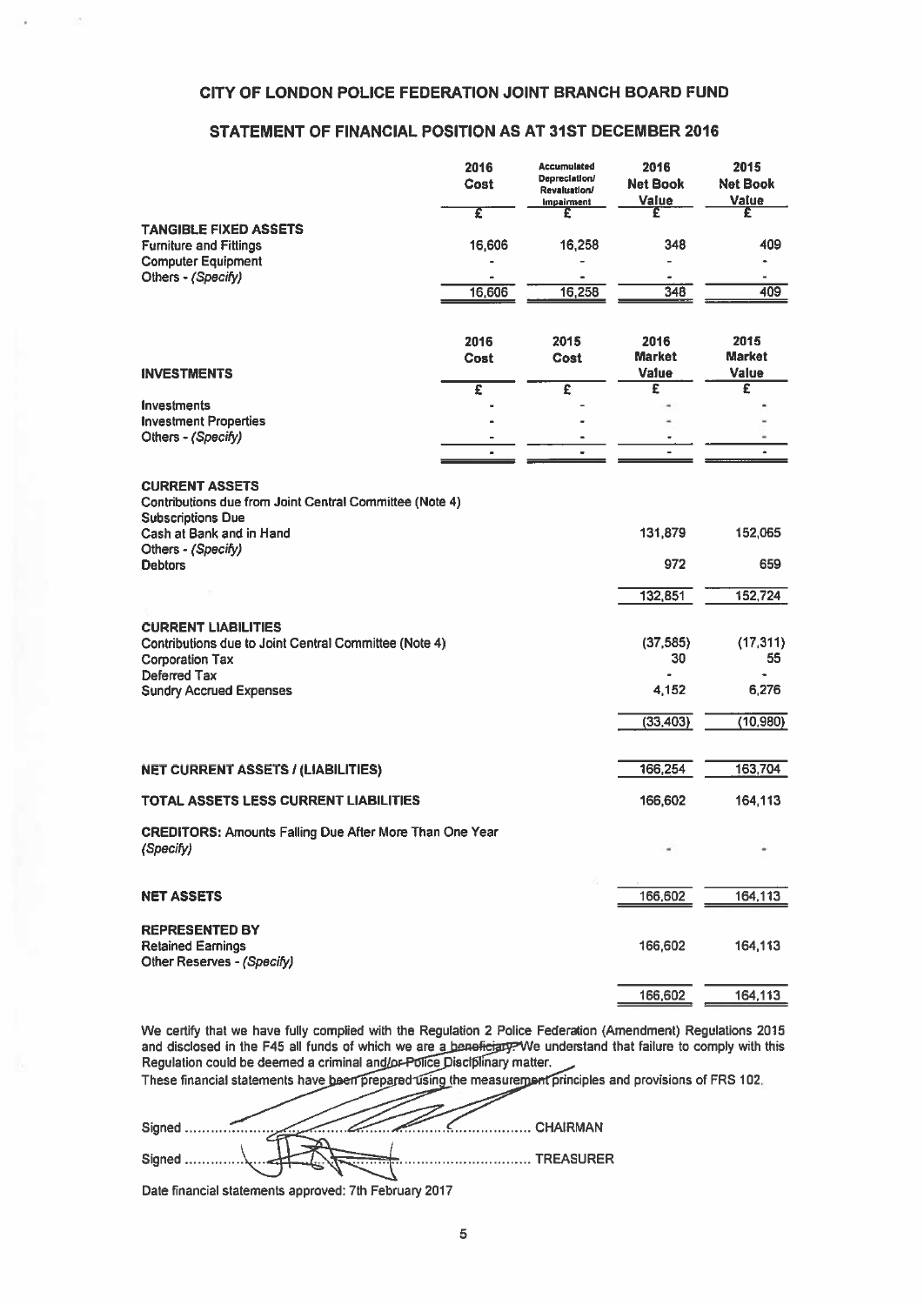|     |                                                        | 2016           | 2015   |
|-----|--------------------------------------------------------|----------------|--------|
|     |                                                        | £              | £      |
| 1.  | <b>ADMINISTRATIVE EXPENSES</b>                         |                |        |
|     | Accommodation                                          | 1,681          | 1,944  |
|     | Additional Responsibility Payments (Honoraria)         | 9,000          | 6,500  |
|     | <b>Annual Conference</b>                               | 2,712          | 2,297  |
|     | <b>Audit and Accountancy Charges</b>                   | 2,856          | 2,772  |
|     | <b>Bank Charges</b>                                    | 138            | 102    |
|     | <b>Clerical Assistance and Social Security Costs</b>   | $\blacksquare$ |        |
|     | Communication                                          | 1,180          | 1,330  |
|     | <b>Computer Consumables</b>                            | 1.064          | 2,839  |
|     | <b>Corporation Tax</b>                                 | 30             | 55     |
|     | Depreciation                                           | 61             | 72     |
|     | <b>Donations</b>                                       | 21,400         | 21,500 |
|     | <b>Hospitality</b>                                     | ٠              |        |
|     | <b>Incidental Overnight Expenses</b>                   | 235            | 260    |
|     | Insurance                                              | 233            | 250    |
|     | <b>Meeting Expenses</b>                                | 1.789          | 2,144  |
|     | <b>Official Publications</b>                           | ٠              | 468    |
|     | Postage, Printing and Stationery                       | 124            | 78     |
|     | <b>Repairs and Maintenance</b>                         | $\blacksquare$ | ä.     |
|     | <b>Subsistence (Meal Expenses)</b>                     | 438            | 119    |
|     | <b>Sundry Expenses</b>                                 | 84             | 730    |
|     | <b>Travel</b>                                          | 2,173          | 2,994  |
|     | Other Expenses - (Specify)                             |                |        |
|     | <b>Presentations</b>                                   |                | 150    |
|     | <b>Professional Fees</b>                               | 1,041          | 1,006  |
|     | Training                                               | 757            |        |
|     | TOTAL AS PER STATEMENT OF INCOME AND RETAINED EARNINGS | 46,996         | 47,610 |
|     |                                                        |                |        |
|     |                                                        | 2016           | 2015   |
|     |                                                        | £              | £      |
| 1.1 | <b>OTHER INCOME</b>                                    |                |        |
|     | <b>Bank Interest (Gross)</b>                           | 148            | 276    |
|     | Diminution on Investments                              | ٠              |        |
|     | <b>Dividends Received</b>                              |                |        |
|     | <b>Donations Received</b>                              |                |        |
|     | Profit / (loss) from Mailshots and Commissions         |                |        |
|     | <b>Regulation 2c Income</b>                            |                |        |
|     | TOTAL AS PER STATEMENT OF INCOME AND RETAINED EARNINGS | 148            | 276    |
|     |                                                        |                |        |
|     |                                                        |                |        |
|     |                                                        | 2016           | 2015   |
|     |                                                        | £              | £      |
| 1.2 | <b>GAINS / (LOSSES)</b>                                |                |        |
|     | Gain / (Loss) on Investments                           |                |        |
|     | TOTAL AS PER STATEMENT OF INCOME AND RETAINED EARNINGS |                |        |
|     |                                                        |                |        |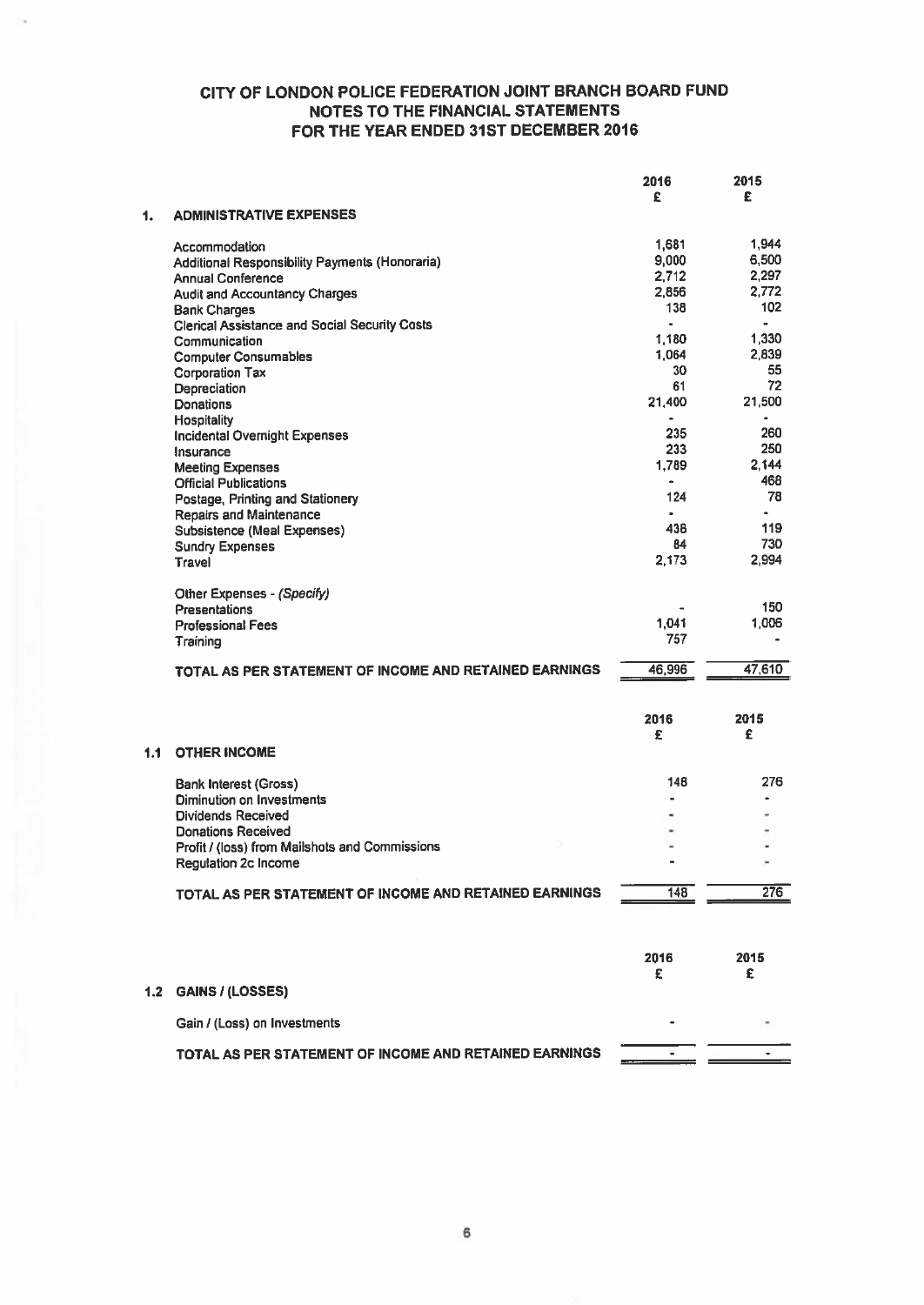## 2. ACCOUNTING POLICIES

## A. Basis of Preparing the Financial Statements

The Financial Statements have been prepared under the requirements of the Police Federation Regulations and Fund Rules and adopting the measurement principles of Financial Reporting Standard <sup>102</sup> Section IA, "The Financial Reporting Standard applicable in the UK and Republic of Ireland" (FRS 102) applicable to small entities.

This is the first year in which the Financial Statements have been prepared in accordance with FRS 102 Section 1A -small entities. Refer to note 8 for an explanation of the transition.

The date of the transition is 1st January 2015. The transition to FRS 102 Section 1A has resulted in <sup>a</sup> small number of changes in the accounting policies to those used previously.

## B. Accounting Convention

The Financial Statements have been prepared under the historic cost convention.

#### C. Income

Income is primarily derived from subscriptions collected from the Funds members.

Other income sources may include rental / investment income and income generated from providing member services.

### D. Expenditure

Expenditure is shown inclusive of Value Added Tax.

#### E. Depreciation

Depreciation has been calculated at rates required to write off the relevant assets over their anticipated lives.

The applicable annual rates are: Furniture and Fittings **Exercise 20** and Fittings **and Fittings** and Fittings and Fittings **Fig. 2016** Computer Equipment **Example 25%** straight line basis Other Assets **25% reducing balance basis** 25% reducing balance basis Property - (Specify)

## F. Taxation

Provision is made for Corporation Tax in respec<sup>t</sup> of the Fund's liability to taxation on investment income, capital gains and income derived from third party transactions.

#### G. Investments (if applicable)

Investments and investment properties are shown in the Financial Statements at market value.

## H. Deferred Taxation (if applicable)

Deferred taxation is provided on the liability method to take account of timing differences between the treatment of certain items for accounts purposes and their treatment for tax purposes.

I. Other Policies - (Specify)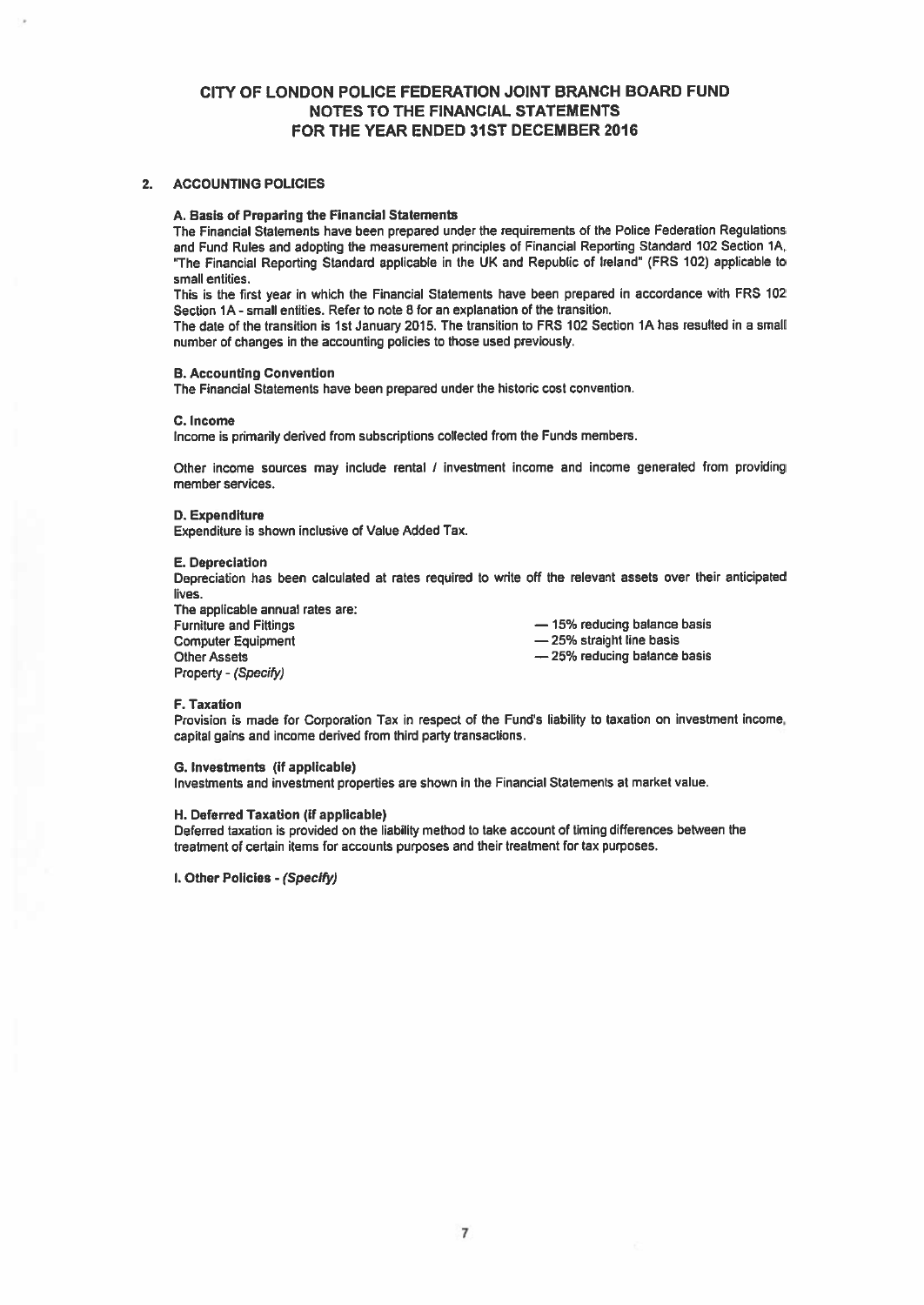## 3. STATEMENT OF MANAGEMENT COMMITTEE'S RESPONSIBILITIES

Regulation 18(2) of The Police Federation Regulations (as amended) requires the Committee, in relation to Federation funds held by it, to keep accounts showing all monies received or paid out and to cause the Financial Statements for each year to be audited by an independent auditor. In causing the Financial Statements to be prepared, the Committee is required to;

- Select suitable accounting policies and apply them consistently.
- Make judgements and estimates that are reasonable and prudent.

• Ensure that the Financial Statements are prepare<sup>d</sup> on the going concern basis unless it is appropriate to presume otherwise.

The Committee is responsible for keeping adequate accounting records and also is responsible for safe guarding the assets of the Fund and hence for taking reasonable steps for the prevention and detection of fraud and other irregularities.

## 4. CONTRIBUTIONS DUE FROM I (TO) JOINT CENTRAL COMMITTEE

|                   | 2016      | 2015      |
|-------------------|-----------|-----------|
|                   |           | £         |
| <b>Constables</b> | (23,063)  | (10, 482) |
| Sergeants         | (6, 733)  | (1,588)   |
| <b>Inspectors</b> | (7,789)   | (5,241)   |
|                   | (37, 585) | (17, 311) |

## 5. CONTRIBUTING AND NON CONTRIBUTING MEMBERS AT 31ST DECEMBER 2016

|                               | 2016<br><b>No. of Contributing</b><br><b>Members</b> | 2015 | 2016<br><b>No. of Non Contributing</b><br><b>Members</b> | 2015 | 2016<br>Others* | 2015 |
|-------------------------------|------------------------------------------------------|------|----------------------------------------------------------|------|-----------------|------|
| Cadets                        | -                                                    | ۰    | $\blacksquare$                                           |      |                 |      |
| Constables                    | 444                                                  | 483  | 24                                                       | 22   | ٠               | 6    |
| Sergeants<br>Inspectors/Chief | 121                                                  | 122  | 4                                                        |      | ۰               |      |
| Inspectors                    | 72                                                   | 77   | 3                                                        |      | $\,$            |      |
|                               | 637                                                  | 682  | 31                                                       | 26   |                 |      |

\* This column refers to those members who are non contributors by virtue of receiving no pay, being on unpaid matemity leave or serving officers on career breaks. (JBB Circular 53/96 refers)

## 6. INVESTMENTS (if applicable)

|                             | 2016<br><b>Market</b><br>Value | 2015<br><b>Market</b><br>Value |
|-----------------------------|--------------------------------|--------------------------------|
|                             |                                | £                              |
| <b>Equities</b>             | ۰                              | ٠                              |
| <b>Fixed Interest Funds</b> | ٠                              | $\overline{\phantom{a}}$       |
| <b>Unit Trusts</b>          | ۰                              |                                |
| Others - (Specify)          | ۰                              | $\sim$                         |
|                             | $\blacksquare$                 | ۰                              |

## 7. INVESTMENT PROPERTiES (if applicable)

|                              | 2016<br><b>Market</b>        | 2015<br><b>Market</b> |
|------------------------------|------------------------------|-----------------------|
|                              | Value                        | Value                 |
|                              |                              | -                     |
| <b>Investment Properties</b> | ٠                            |                       |
|                              | $\qquad \qquad \blacksquare$ | $\bullet$             |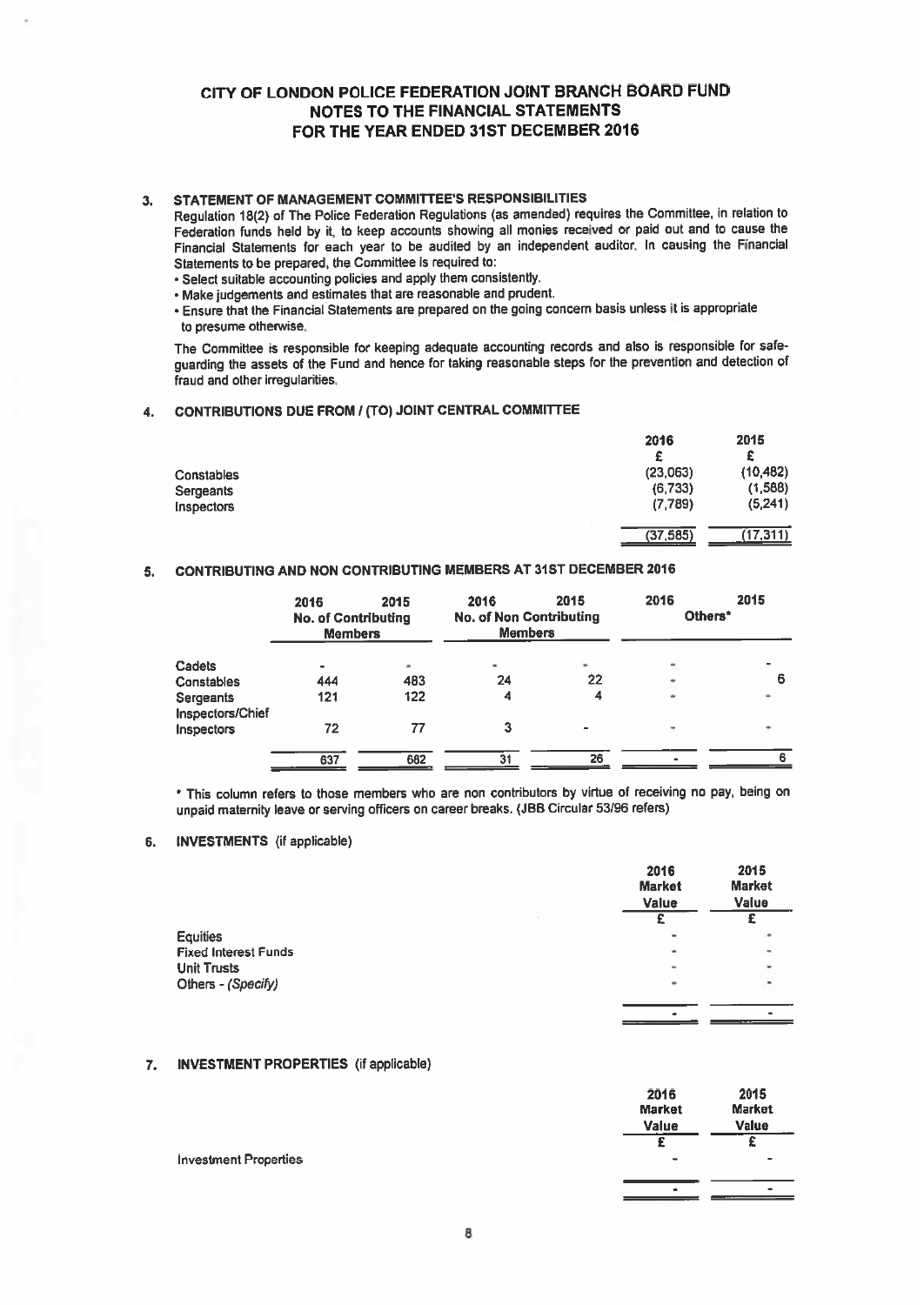## 8. TRANSITION TO FRS 102 SECTION IA - SMALL ENTITIES

This is the first year that the entity has presented Financial Statements complying with the measurement principles of FRS 102 Section 1A. The entity has restated the comparative prior year amounts (where applicable) in accordance with FRS <sup>102</sup> Section 1A requirements.

CHANGES UNDER FRS 102 SECTION 1A - SMALL ENTITIES No transitional adjustments were required.

# Restated Statement of Financial Position

|                                                                                                                                                                                                                                                                      | <b>Explanation</b> | £ |
|----------------------------------------------------------------------------------------------------------------------------------------------------------------------------------------------------------------------------------------------------------------------|--------------------|---|
| Original Retained Earnings at 31 December 2015<br>Restatement of Investments and Investment Properties<br>Deferred Tax on Restatement of Investments and Investment Properties<br>Restated Retained Earnings at 31 December 2015                                     | 2                  |   |
| <b>Restated Statement of Income and Retained Earnings</b>                                                                                                                                                                                                            | <b>Explanation</b> | £ |
| Original Surplus / (Deficit) for the Year Ended 31 December 2015<br>Restatement of Investments and Investment Properties<br>Deferred Tax on Restatement of Investments and Investment Properties<br>Restated Surplus / (Deficit) for the Year Ended 31 December 2015 | $\overline{2}$     |   |